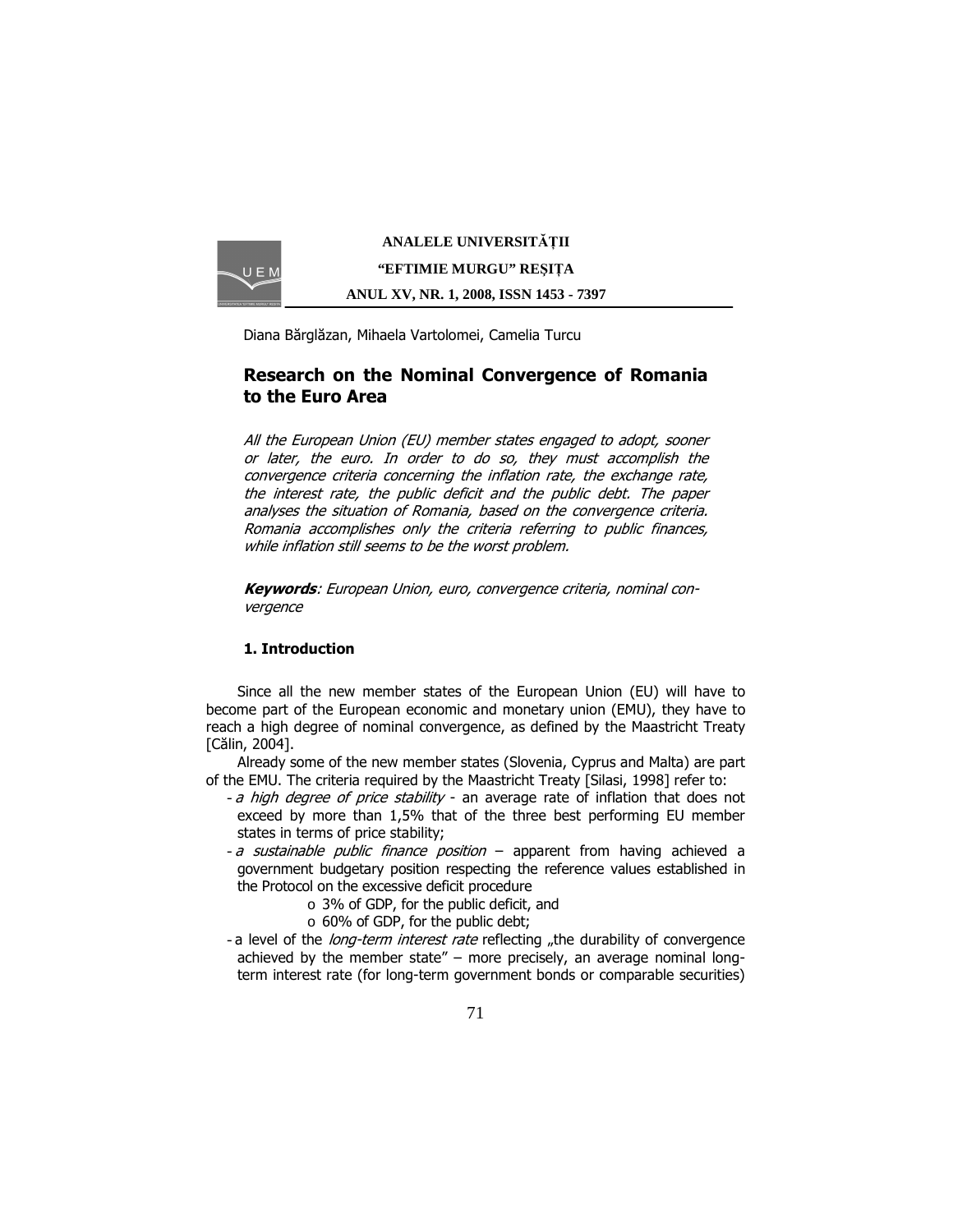that does not exceed by more than 2% that of, at most, the three best performing Member States in terms of price stability;

- exchange rate stability - the European Central Bank (ECB) examines whether the country has participated in the exchange-rate mechanism of the European Monetary System (ERM II, which superseded the ERM in 1999), for a period of at least two years, without severe tensions (in particular without devaluing against the euro).

The ECB published its most recent Convergence Report in May 2008. It analyses 10 countries, from which 9 are CEEC (Bulgaria, Czech Republic, Estonia, Latvia, Lithuania, Hungary, Poland, Romania, Slovakia and Sweden). Since Slovenia already adopted the euro on the  $1<sup>st</sup>$  of January 2007, it is no longer considered in terms of convergence criteria. Romania is considered for the first time.

In the following, we analyse the situation of Romania, from the nominal convergence point of view. First we analyse the inflation rate, than the public deficit and the public debt, afterwards the interest rate and finally the exchange rate. Then we present some conclusions reffering to the way Romania meets the convergence criteria.

# 2. Inflation rate (price stability)

After registering a hyperinflation in the first years of transition, in most CEEC, the inflation rate decreased in the following years [Vartolomei, 2004]. Gradually, some CEEC managed to accomplish the convergence criterion referring to inflation: Lithuania (since 1999), the Czech Republic (since 2002), Estonia (since 2003).

With regard to the inflation rate, in the Convergence Report published by the ECB in 2008, the period April 2007 – March 2008 was considered. The following three EU member states were considered for calculating the reference value: Malta (1.5%), the Netherlands (1.7%) and Denmark (2.0%). As a result, the average rate is 1.7% and therefore, by adding 1.5%, we obtain the reference value: 3.2%.

From the 9 CEEC considered, only Slovakia was below the reference value. Due to tha latest oil price evolution on the international market, but also due to other factors, the inflation rate increased in almost all Eastern and European countries in the last months.

For the period mentioned, Romania registered an average inflation rate of 5.9% - a value much higher than the reference value, while the 12-months inflation rate measured in March 2008 was higher than 8%, fueling the concerns regarding our country's capacity to meet the convergence criteria on price stability in the near future.

Romania's performances in the field of inflation were weak, inflation being one of the biggest and most persistent problems of Romanian economy after 1989. Still, starting with 2000, the inflation rate decreased significantly in Romania, reaching one-digit levels after 2004. The evolution continued until 2006 – as shown in Table 1 and Figure 1.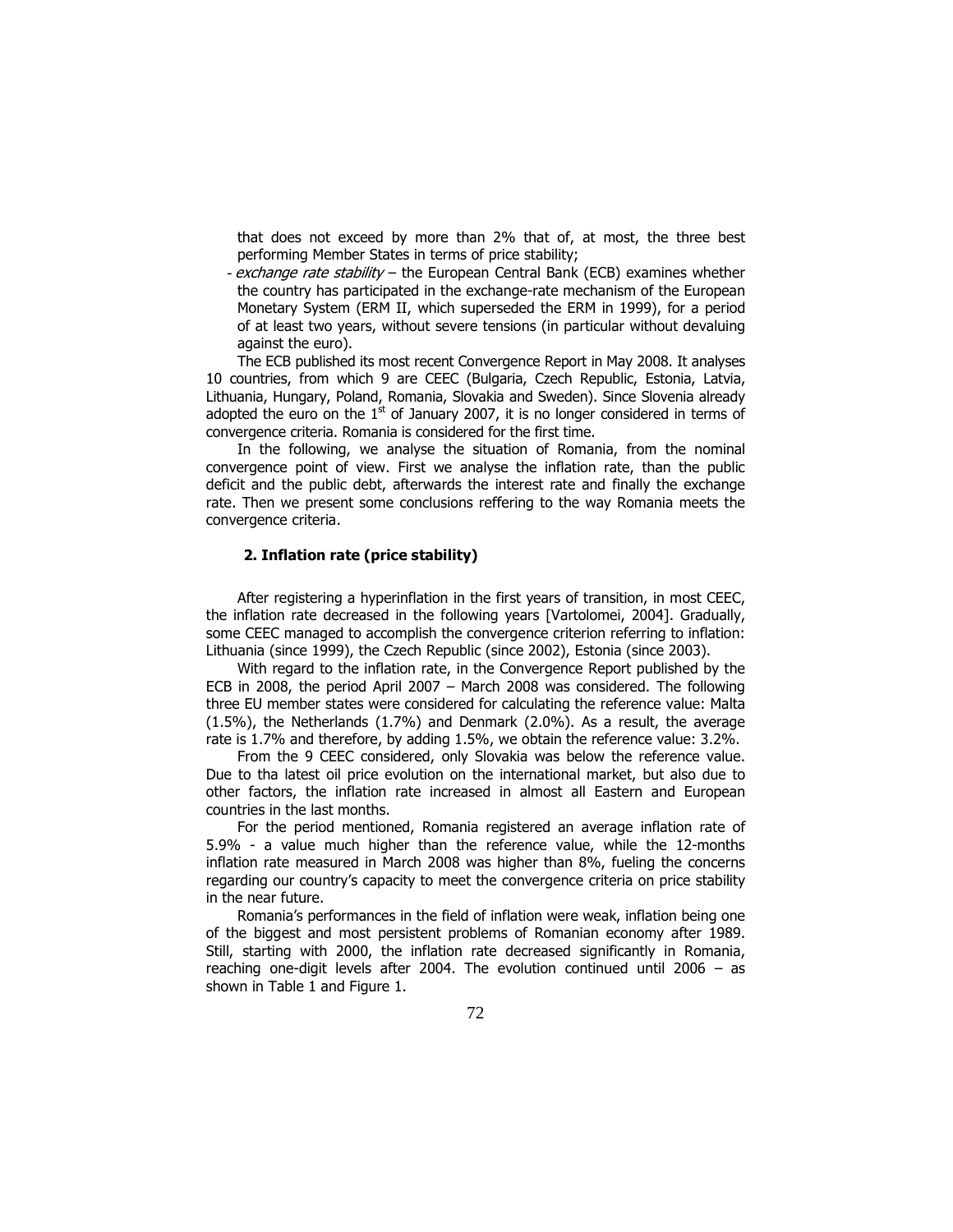| Inflation | (yearly  | (end of the | Inflation   | (yearly  | (end of the |
|-----------|----------|-------------|-------------|----------|-------------|
| rate      | average) | year)       | rate        | average) | vear)       |
| 1992      | 210.4    | 199.2       | <i>2000</i> | 45.7     | 40.7        |
| 1993      | 256.1    | 295.5       | 2001        | 34.5     | 30.3        |
| 1994      | 136.7    | 61.7        | 2002        | 22.5     | 17.8        |
| 1995      | 32.3     | 27.8        | 2003        | 15.3     | 14.1        |
| 1996      | 38.8     | 56.9        | 2004        | 11.9     | 9.3         |
| 1997      | 154.8    | 151.4       | 2005        | 9.0      | 8.6         |
| 1998      | 59.1     | 40.6        | 2006        | 6.6      | 4.87        |
| 1999      | 45.8     | 54.8        |             |          |             |

Table 1 – Inflation rate in Romania (%)

Source:NBR, national Institute of Statistics



Starting with 2007, the inflation rate increased again. In March 2008, the annual inflation rate in Romania was over 8%. The same trend could be observed in many other European countries.

It was frequently said that the inflation rate was the most important obstacle in the way of Romania's accession to the EMU. With all the significant progress from the last few years, this still seems to be true.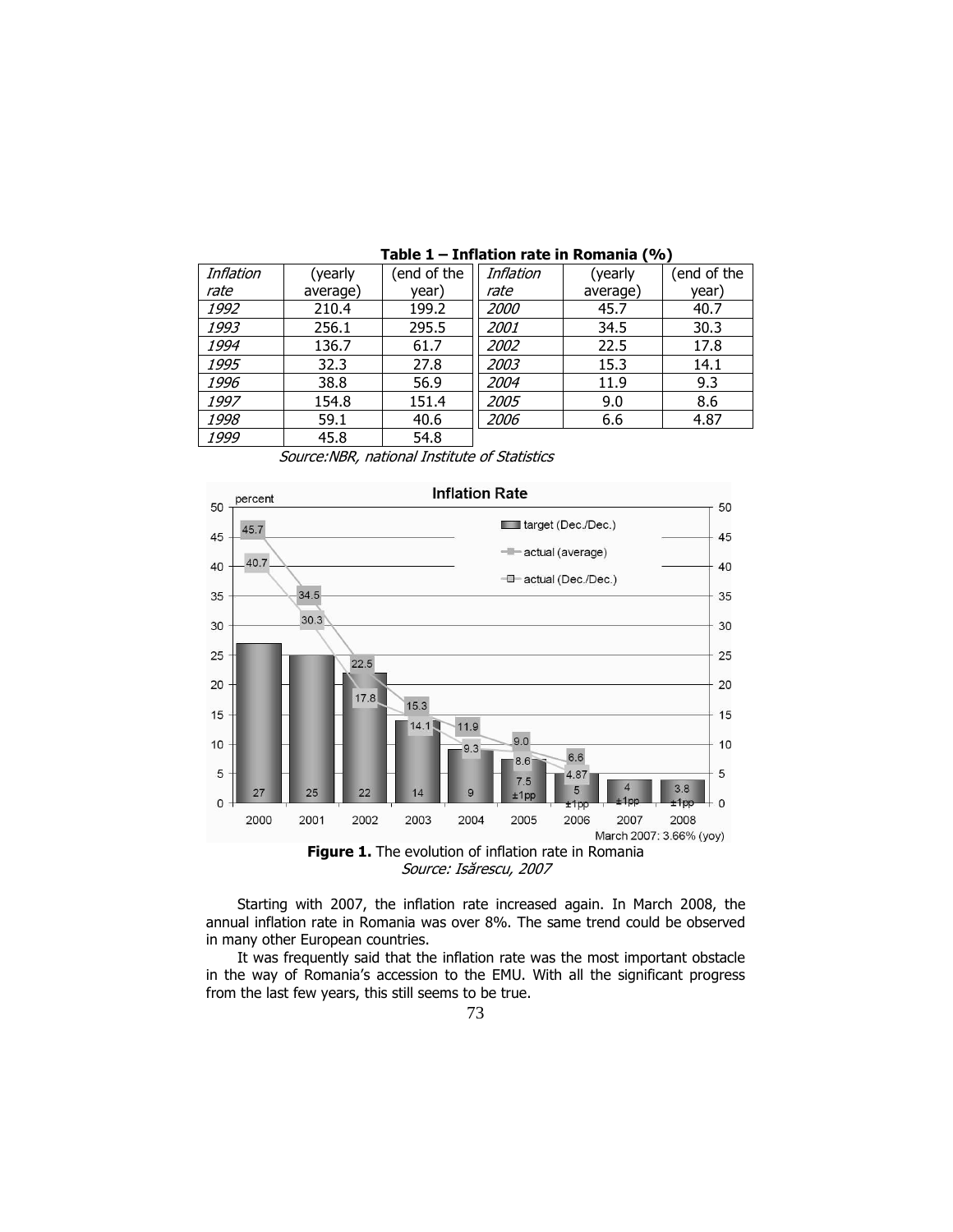#### 3. Budgetary deficit

With regard to the budgetary situation, in the 2008 Convergence Report the situation from 2007 was examined. Four countries from the 9 CEEC considered (the Czech Republic, Hungary, Poland and Slovakia) were subject to an EU Council decision on the existence of an excessive deficit. However, in 2007 only Hungary had a deficit above 3% of GDP, while the other three countries managed to reduce it below 3% of GDP. In 2007, fiscal deficits were also recorded in Lithuania and Romania (-2.9% of GDP). In contrast, two CEEC (Bulgaria and Estonia) recorded fiscal surpluses in 2007, while Latvia posted a balanced budget.

We could say that from this point of view Romania is already accomplishing the convergence criteria, but it should pay attention not to increase its deficit over 3% of the GDP, because once the procedure on excessive deficit is started, it will be hard to come back to a normal situation and the country will still subject of a EU Council decesion on the existence of an excessive deficit years after the deficit has been reduced under the limit of 3% (for example, in Slovakia, the public deficit was -3.6% in 2006; the deficit was reduced to -2.2% in 2007 and the projections for 2008 indicate a level of only -2.0%; still, the Convergence report published in 2008 says that "Slovakia is at present subject to an EU Council decision on the existence of an exessive deficit" [ECB, 2008, p.51]. The European Central Bank does not seem pleased with these results, mentionaning that "further consolidation is required for Slovakia" [ECB, 2008, p.51].

#### 4. Public debt

As regards general government debt, in 2007 only Hungary had a debt ratio above the 60% of GDP (66.0% of GDP, slightly higher than in the previous year). In all other CEEC, debt ratios were lower: between 45% of GDP in Poland, around 30% of GDP in the Czech Republic and Slovakia and below that level in the other five countries.

Looking back at last ten years (the period from 1998 to 2007), we notice that government debt-to-GDP ratios increased substantially in the Czech Republic (by 13.7 percentage points) and to a considerably lesser extent in Poland, Hungary, Lithuania and Latvia. By contrast, in Bulgaria, Estonia, Romania, Slovakia and Sweden the 2007 debt ratio stood clearly below the value of 1998.

For 2008, the debt ratio is expected to rise in Latvia, Hungary and Romania. In the other countries, the debt ratio is projected to decline or remain stable.

Considering the debt ratio, we can see that Romania, with a public debt of 13.6% of GDP has reached a satisfactory level of nominal convergence (although we can notice a constant increase in the level of public debt of Romania in the last few years, some specialists considering this trend as an important reason for concern, even though the level of the public debt is still low).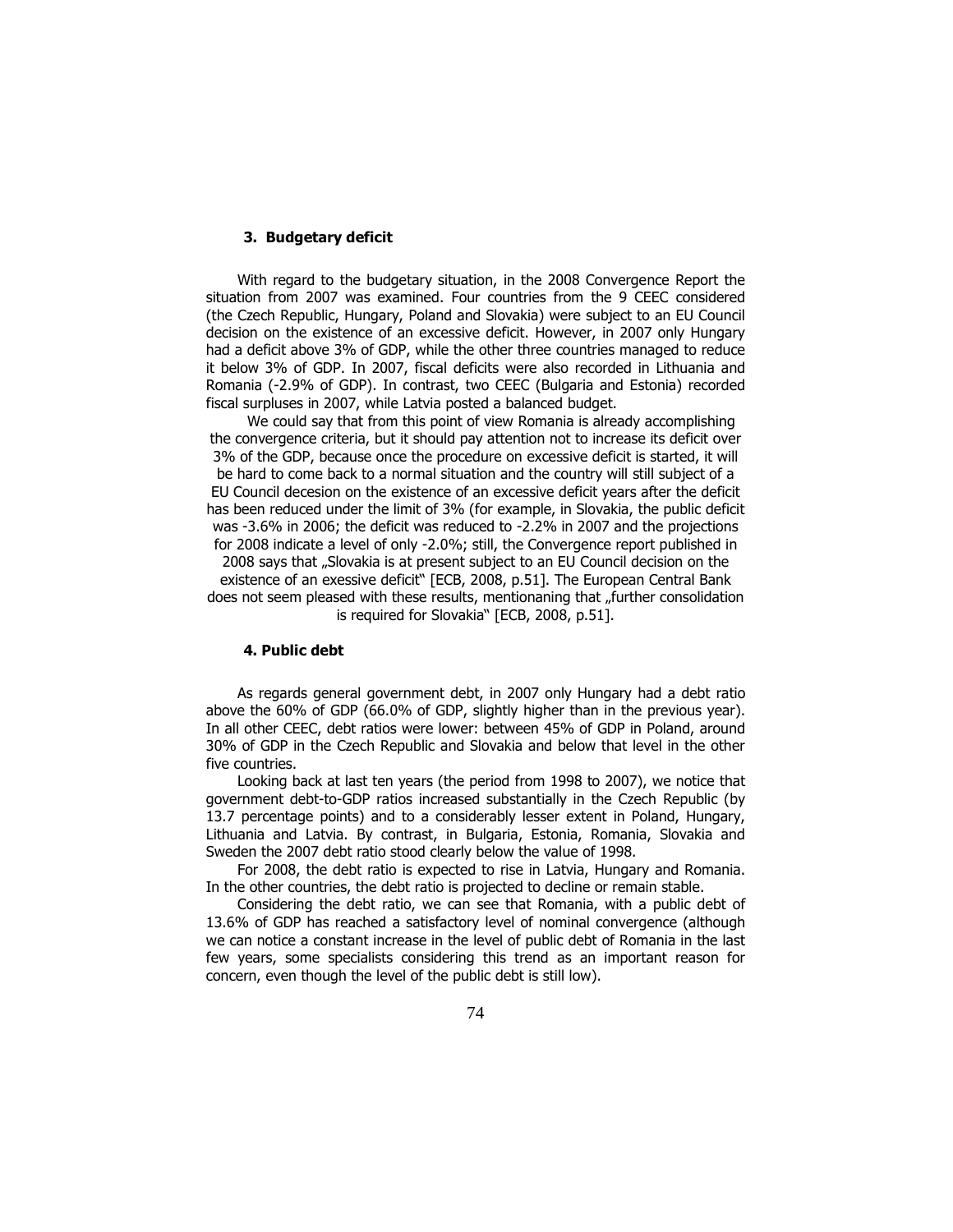### 5. Interest rate

For the 12-month reference period considered in the 2008 Convergence Report (April 2007 – March 2008), the reference value for long-term interest rates was 6.5%. It was calculated by adding 2% to the unweighted arithmetic average of the long-term interest rates of the same three countries considered for the inflation rate reference value: Malta (4.8%), the Netherlands (4.3%) and Denmark (4.3%).

Over the reference period, six out of nine CEEC (Bulgaria, the Czech Republic, Latvia, Lithuania, Poland and Slovakia) had average long-term interest rates below the reference value.

In Romania (7.1%) and Hungary (6.9%), long-term interest rates were above the reference value during the reference period.

In Estonia, due to the absence of a developed bond market in Estonian kroons and reflecting the low level of government debt, no harmonised long-term interest rate is available.

The analysis of CEEC showed a rapid convergence of the long-term interest rates. At the end of 2002, the differential between the CEEC and the EU, for a 10 years interest rate, was only 1.4%. Such a convergence is, partially, the result of "convergence play" (the anticipation of financial market that those countries would be in the EMU before the term.

In February 2003 the CEEC had a better situation, from the interest rates point of view, than Greece, Portugal or Spain 4 years prior to their entry in the EMU [Călin, 2004].

Romania is not accomplishing the convergence criteria referring to the interest rate, and it has the highest interest rate from all the EU Member States. Considering the inflation rate registered and the inflation differential between Romania and the EMU we can easy understand that Romania will not be able to meet this criterion in the near future.

Yet we must be carefull not to consider tat reducing the inflation rate will automatically reduce the level of the interest rate. We can easily see that in EU there are countries with an inflation rate higher than our country, but with lower interest rates (ex: Bulgaria, Lithaunia, Latvia – all these countries having inflation rate higher than Romania, but long-term interest rates lower than 5%).

# 6. Exchange rate

From the 10 CEEC members of the EU, one (Slovenia) is inside the EMU, and four (Estonia, Latvia, Lithuania and Slovakia) are participating to the ERM II since 2005. Within ERM II, none of the central rates of the currencies examined in the 2008 Convergence Report was devalued in the period under review. The Estonian kroon and the Lithuanian litas traded continuously at their respective central rates. The Latvian lats showed a very low degree of volatility vis-à-vis the euro.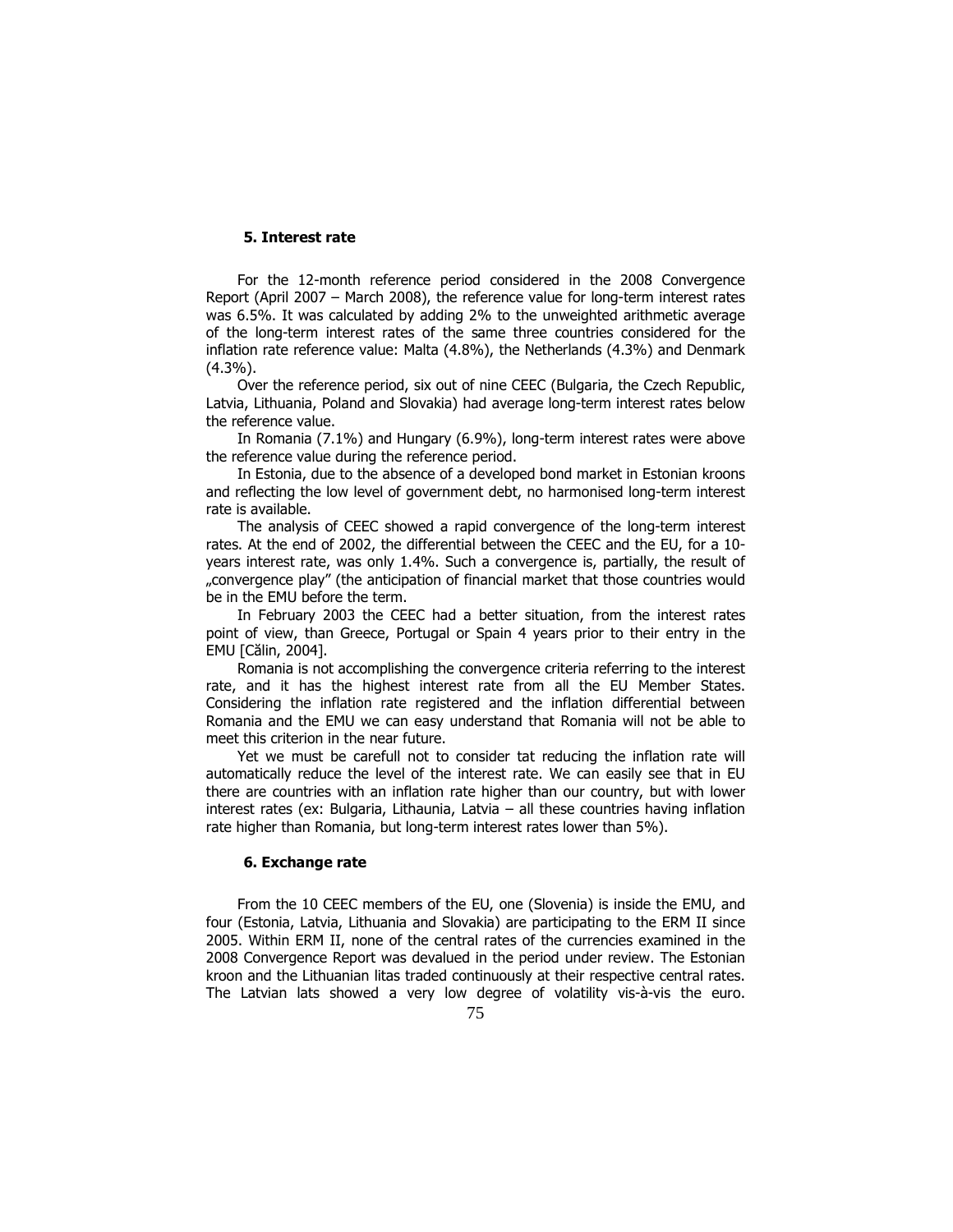Regarding Slovakia, for most of the two year reference period, exchange rate volatility of the Slovak koruna vis-à-vis the euro was relatively high.

For the other CEEC (Romania included) we cannot talk about exchange rate stability, since their currencies did not participate to the ERM II. Still, the evolution of their currencies against the euro was evaluated. It was seen that the Czech koruna and the Polish zloty strengthened against the euro in the period under review. The Hungarian forint was subject to wide fluctuations, which convinced the national authorities to abolish the unilateral established fluctuation band of +15% (on 25 February 2008).

As far as Romania is concerned, we can see that the modification of the reference currency basket had a positive impact on the stability of the exchange rate of the Romanian leu, against the euro. An analysis of the period 1997-2004 show a continuous depreciation of the nominal exchange rate (only from 2002 to March 2004, the depreciation exceeded 30% (from 29.000 ROL/EUR to 40.000 ROL/EUR), in a trend without significant fluctuations.

In October 2004, the NBR decided to reduce the frequency of its interventions on the exchange market. Its interventions became fewer, but more massive and less predictable. In only a few months, the nominal exchange rate of the Romanian leu against the euro passed from 41.127 lei/euro (October 2004) to 38.494 lei/euro (December 2004) – an appreciation of 6,84%. In March 2005, the exchange rate was 36.422 lei/euro – meaning a nominal appreciation of 13% for a five months period. If we consider also the inflation differential between Romania and the Euro or the USA – around 7% at that time) we can have a clearer image of the size of the real appreciation of the Romanian leu.

This evolution came as a shock to most Romanians (population and companies). After 15 years of depreciation, for the first time, the Romanian leu strongly appreciated in nominal terms against strong currencies as the euro and the US dollar. Apparently, the strong appreciation of the national currency was not desired by the NBR and may be, not even anticipated by it. Nevertheless, the NBR held to its decision, and after several months of strong appreciation, the exchange rate stabilised. Its level in January 2006 (3,6445 RON/EUR) was very close to the level from February 2005 (3,6765 RON/EUR). The market seemed to have found its equilibrium.

Starting with February 2006, the Romanian leu showed a clear tendency of appreciation, but in a completely different rhythm (passing to 3,1337 RON/EUR in July 2007 – an appreciation of 14,75% over a period of 18 months).

In the last few months, in the context of an increase in the level of the inflation rate (at over 8%), the nominal exchange rate started to depreciate (passing from 3,1337 RON/EUR in July 2007 to 3,7218 RON/EUR in March 2008). This seems to be a short-term deviation from the trend- as it can be seen in the figure 2, the trend did not change. Still, it represents a depreciation by 18,75% in only 9 months.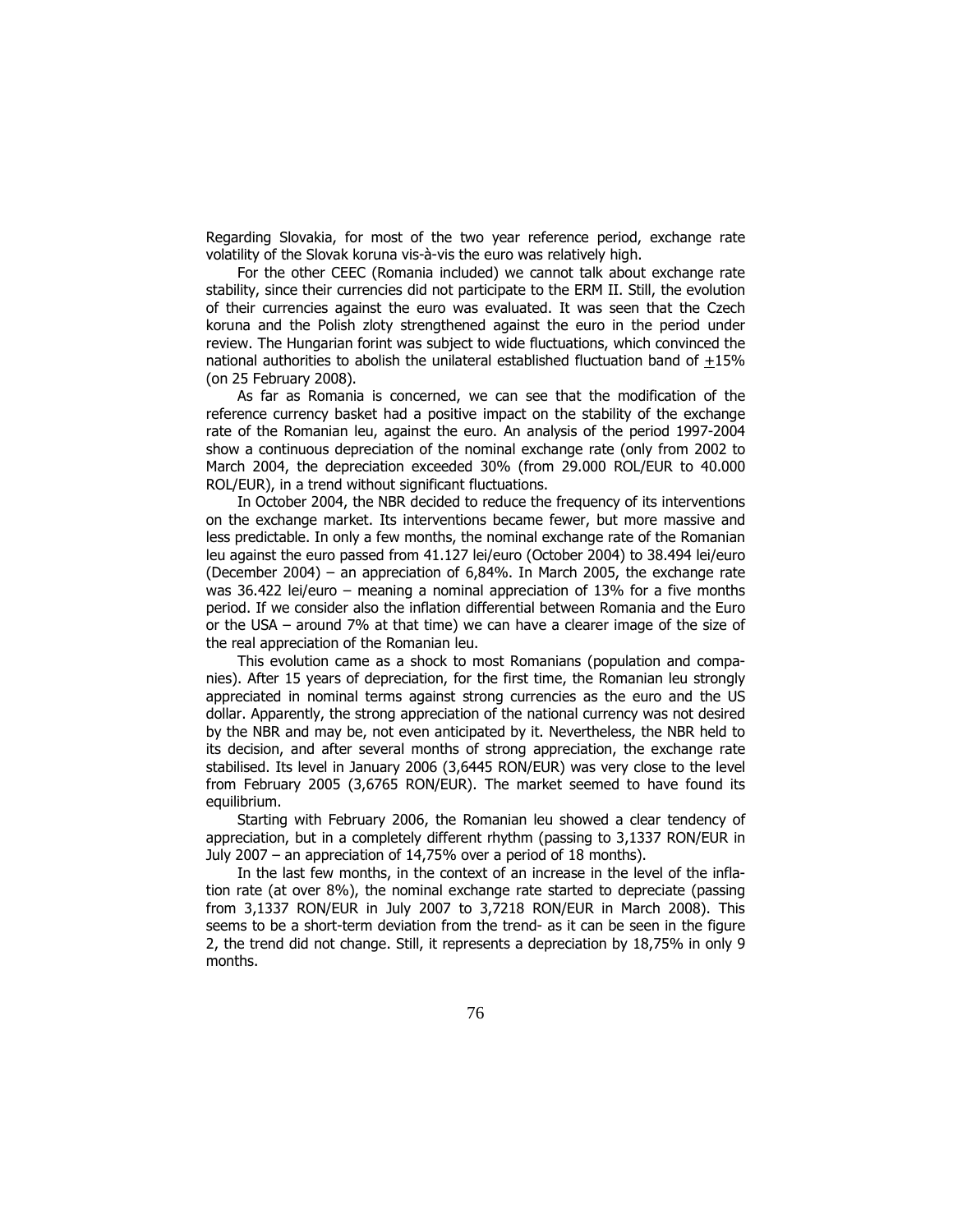

Figure 2. The trend of the evolution of the nominal exchange rate (January 2004 – March 2008)

We could say that the exchange rate between the leu and the euro is now stable. In the end, the level of the exchange rate nowadays (July 2008) is around 3,6 RON/EUR, very close to the level from January 2006 or February 2005. But is a depreciation of over 18% in just a few months compatible with the ERM II?

The ERM II allows fluctuations inside a band of  $\pm 15\%$ , a band established around a central rate. If we should have chosen a central parity for the leu, it would have been, most probably, somewhere around 3,5 RON/EUR (most forecasts made in the last few years are estimating the exchange rate RON/EUR between 3,4 and 3,65 RON/EUR for the period 2007-2013).



Figure 3. The trend of the evolution of the nominal exchange rate (April 2006 – March 2008)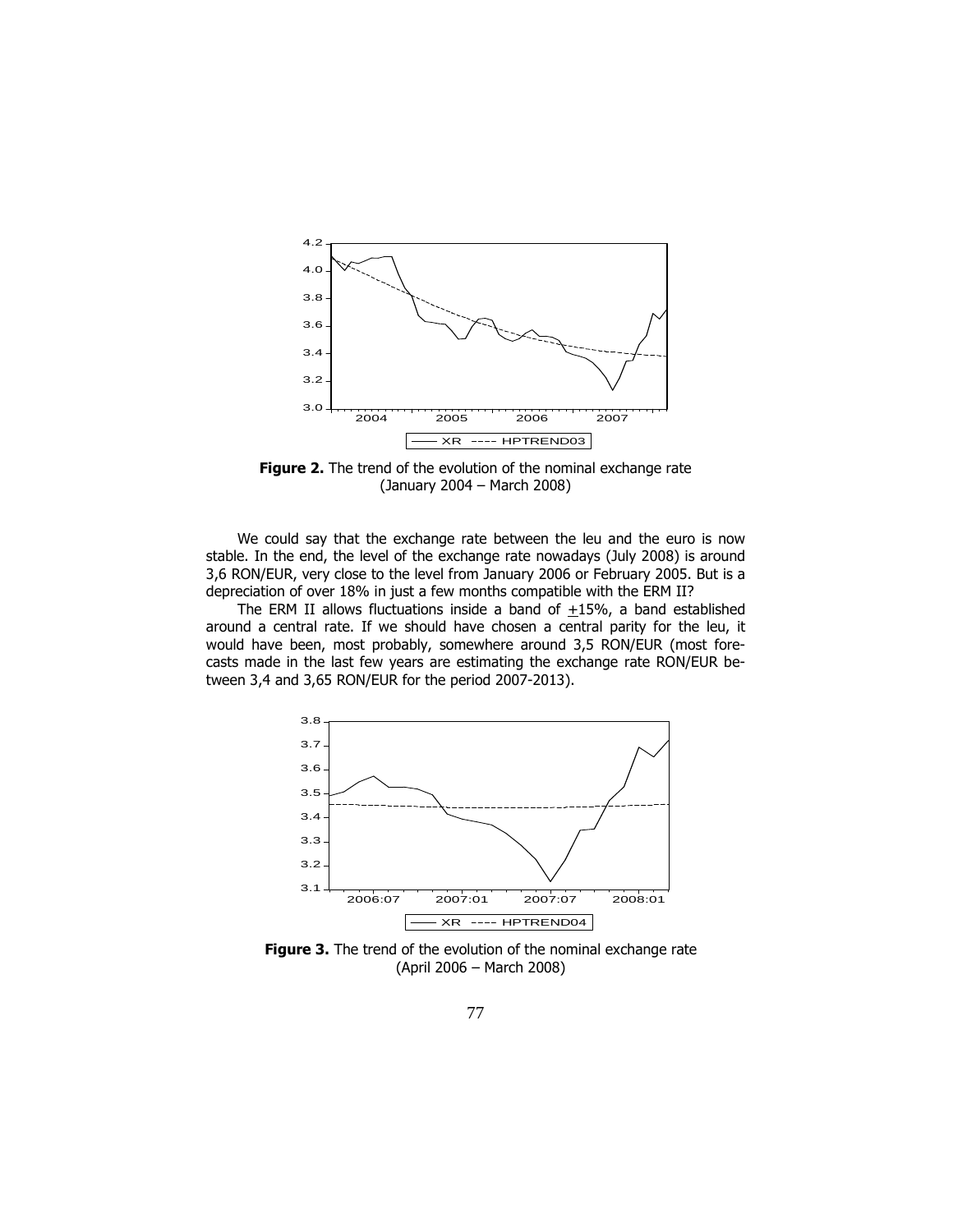Let us consider the last 2 years: April 2006-March 2008 (the period considered in the 2008 Convergence Report). The evolution of the exchange rate is presented in figure 3. If we look at the trend, the stability is obvious.

For our data sample, the mean is 3.446571, and the median is 3.4809. The maximum level reached by the exchange rate in the last 24 months is 3,7218 RON/EUR in March 2008, while the minimum value is 3,1337 RON/EUR in July 2007.

In table 2 we present the maximum deviation of the exchange rate between the Romanian leu and the euro, assuming various central parities.

| <b>TWEED AT COMPACIONICY</b> OF GITC CACHAING TALE CYORGON WIGH GITC ETM TILE |             |             |             |  |  |  |
|-------------------------------------------------------------------------------|-------------|-------------|-------------|--|--|--|
| Central                                                                       | Maximum de- | Maximum ap- | Compatible  |  |  |  |
| parity                                                                        | preciation  | preciation  | with ERM II |  |  |  |
| 3,2                                                                           | 16.3%       | 2%          | NO.         |  |  |  |
| 3,3                                                                           | 12,78%      | 5%          | <b>YES</b>  |  |  |  |
| 3.4                                                                           | 9,46%       | 7,83%       | <b>YES</b>  |  |  |  |
| 3,5                                                                           | 6,33%       | 10,46%      | <b>YES</b>  |  |  |  |
| 3,6                                                                           | 3,38%       | 12,95%      | <b>YES</b>  |  |  |  |
| 3,7                                                                           | 0,59%       | 15,3%       | NO          |  |  |  |

Table 2. Compatibility of the exchange rate evolution with the FRM II

Considering the fluctuation band accepted in the ERM II as  $\pm$ 15%, the evolution of the exchange rate between the leu and the euro can be considered as stable (and compatible to the ERM II) for any central parity between 3,2363 and 3,6867 RON/EUR.

The Romanian exchange rate market reached a high level of maturity. By the time the NBR decided to dramatically cut the frequency of its intervention, the market was already able to function well without many interventions.

For years it has been said that in Romania the main problem concerning the convergence criteria is the inflation rate and that once the inflation is under control, the criteria concerning the interest rate and the exchange rate would be easily accomplished. This seems to be true for the exchange rate – with annual inflation rates expressed with a single digit, the exchange rate is already stable enough as to fluctuate within a band of +10% around a central parity of 3,4 RON/EUR.

#### 7. Conclusions

In the table 3, we can see the situation of the EU member states from central and Eastern Europe, from the convergence criteria point of view.

We can see that Romania is accomplishing, so far, only the criteria referring to the public finances (public deficit and public debt). Most CEEC present a better situation, accomplishing at least three convergence criteria – exception being Hungary. In our country, the inflation rate and the interest rate ar still too high. The exchange rate seems to be stable and its recent evolution suggest that the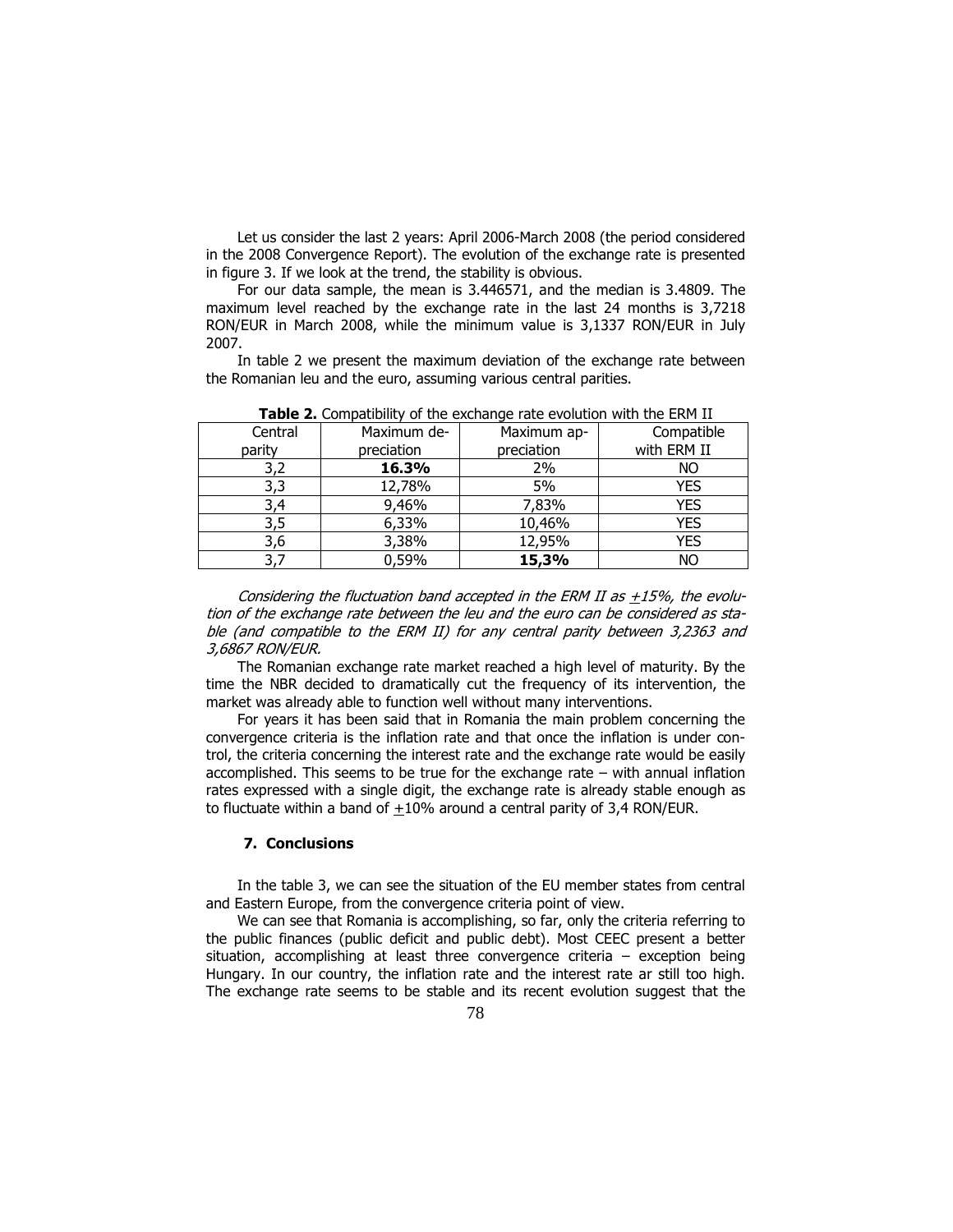Romanian exchange market is mature enough, and our country is able to participate to the ERM II.

|                           | <b>Table 3.</b> Economic indicators of convergence |  |
|---------------------------|----------------------------------------------------|--|
| indicators of convergence |                                                    |  |

|                               |      | Price<br>stability                     | Government budgetary<br>position                |                                                                | Exchange rate                               |                                                          | Long-term<br>interest<br>rate                                     |                                            |
|-------------------------------|------|----------------------------------------|-------------------------------------------------|----------------------------------------------------------------|---------------------------------------------|----------------------------------------------------------|-------------------------------------------------------------------|--------------------------------------------|
|                               |      | <b>HICP</b><br>inflation <sup>1)</sup> | Country in<br>excessive<br>deficit <sup>2</sup> | General<br>government<br>surplus $(+)$<br>or deficit $(-)^{3}$ | General<br>government<br>gross debt $^{3)}$ | Currency<br>participating<br>in ERM $\mathbf{II}^{\,2)}$ | Exchange<br>rate<br>vis-à-vis<br>euro <sup>4</sup> , <sup>5</sup> | Long-term<br>interest<br>rate <sup>1</sup> |
| Bulgaria                      | 2006 | 7.4                                    | ٠                                               | 3.0                                                            | 22.7                                        | No                                                       | 0.0                                                               | 4.2                                        |
|                               | 2007 | 7.6                                    | No                                              | 3.4                                                            | 18.2                                        | No                                                       | 0.0                                                               | 4.5                                        |
|                               | 2008 | $9.4^{11}$                             | No <sup>2</sup>                                 | 3.2                                                            | 14.1                                        | No <sup>2</sup>                                          | $0.0^{+0}$                                                        | 4.7 <sup>1</sup>                           |
| Czech Republic                | 2006 | 2.1                                    | Yes                                             | $-2.7$                                                         | 29.4                                        | No                                                       | 4.8                                                               | 3.8                                        |
|                               | 2007 | 3.0                                    | Yes                                             | $-1.6$                                                         | 28.7                                        | No                                                       | 2.0                                                               | 4.3                                        |
|                               | 2008 | $4.4^{1}$                              | Yes <sup>2</sup>                                | $-1.4$                                                         | 28.1                                        | No <sup>2</sup>                                          | $8.4^{+0}$                                                        | 4.5 <sup>1</sup>                           |
| Estonia                       | 2006 | 4.4                                    | No                                              | 3.4                                                            | 4.2                                         | Yes                                                      | 0.0                                                               | $\ldots$ <sup>7</sup>                      |
|                               | 2007 | 6.7                                    | No                                              | 2.8                                                            | 3.4                                         | Yes                                                      | 0.0                                                               | $\cdot$ .                                  |
|                               | 2008 | $8.3^{11}$                             | No <sup>2</sup>                                 | 0.4                                                            | 3.4                                         | Yes <sup>2</sup>                                         | $0.0^{+0}$                                                        | $\cdot$ 7                                  |
| Latvia                        | 2006 | 6.6                                    | $\mathbf{N} \circ$                              | $-0.2$                                                         | 10.7                                        | Yes                                                      | 0.0                                                               | 4.1                                        |
|                               | 2007 | 10.1                                   | No                                              | 0.0                                                            | 9.7                                         | Yes                                                      | $-0.5$                                                            | 5.3                                        |
|                               | 2008 | 12.3 <sup>1</sup>                      | No <sup>2</sup>                                 | $-1.1$                                                         | 10.0                                        | Yes <sup>2</sup>                                         | $0.4 +$                                                           | $5.4^{1}$                                  |
| Lithuania                     | 2006 | 3.8                                    | No                                              | $-0.5$                                                         | 18.2                                        | Yes                                                      | 0.0                                                               | 4.1                                        |
|                               | 2007 | 5.8                                    | No                                              | $-1.2$                                                         | 17.3                                        | Yes                                                      | 0.0                                                               | 4.5                                        |
|                               | 2008 | $7.4^{11}$                             | No <sup>2</sup>                                 | $-1.7$                                                         | 17.0                                        | Yes <sup>2</sup>                                         | $0.0^{+0}$                                                        | $4.6^{1}$                                  |
| Hungary                       | 2006 | 4.0                                    | Yes                                             | $-9.2$                                                         | 65.6                                        | No                                                       | $-6.5$                                                            | 7.1                                        |
|                               | 2007 | 7.9                                    | Yes                                             | $-5.5$                                                         | 66.0                                        | No                                                       | 4.9                                                               | 6.7                                        |
|                               | 2008 | $7.5^{11}$                             | Yes <sup>2</sup>                                | $-4.0$                                                         | 66.5                                        | No <sup>2</sup>                                          | $-2.74$                                                           | $6.9^{1}$                                  |
| Poland                        | 2006 | 1.3                                    | Yes                                             | $-3.8$                                                         | 47.6                                        | No                                                       | 3.2                                                               | 5.2                                        |
|                               | 2007 | 2.6                                    | Yes                                             | $-2.0$                                                         | 45.2                                        | No                                                       | 2.9                                                               | 5.5                                        |
|                               | 2008 | $3.2^{11}$                             | Yes <sup>2</sup>                                | $-2.5$                                                         | 44.5                                        | No <sup>2</sup>                                          | $6.3^{+0}$                                                        | 5.7 <sup>1</sup>                           |
| Romania                       | 2006 | 6.6                                    | ÷,                                              | $-2.2$                                                         | 12.4                                        | No                                                       | 2.6                                                               | 7.2                                        |
|                               | 2007 | 4.9                                    | No                                              | $-2.5$                                                         | 13.0                                        | No                                                       | 5.4                                                               | 7.1                                        |
|                               | 2008 | $5.9^{1}$                              | No <sup>2</sup>                                 | $-2.9$                                                         | 13.6                                        | No <sup>2</sup>                                          | $-10.3^{+0}$                                                      | $7.1^{11}$                                 |
| Slovakia                      | 2006 | 4.3                                    | Yes                                             | $-3.6$                                                         | 30.4                                        | Yes                                                      | 3.5                                                               | 4.4                                        |
|                               | 2007 | 1.9                                    | Yes                                             | $-2.2$                                                         | 29.4                                        | Yes                                                      | 9.36                                                              | 4.5                                        |
|                               | 2008 | $2.2^{11}$                             | Yes <sup>2</sup>                                | $-2.0$                                                         | 29.2                                        | Yes <sup>2</sup>                                         | 2.5 <sup>4</sup>                                                  | 4.5 <sup>1</sup>                           |
| Sweden                        | 2006 | 1.5                                    | $\mathbf{N} \circ$                              | 2.3                                                            | 45.9                                        | No                                                       | 0.3                                                               | 3.7                                        |
|                               | 2007 | 1.7                                    | No                                              | 3.5                                                            | 40.6                                        | No                                                       | 0.0                                                               | 4.2                                        |
|                               | 2008 | 2.0 <sup>1</sup>                       | No <sup>2</sup>                                 | 2.7                                                            | 35.5                                        | No <sup>2</sup>                                          | $-1.6^{+}$                                                        | $4.2^{1}$                                  |
| Reference value <sup>8)</sup> |      | 3.2%                                   |                                                 | $-3%$                                                          | 60%                                         |                                                          |                                                                   | 6.5%                                       |

Overview table Economic

Sources: European Commission (Eurostat) and ECB.<br>
1) Average annual percentage change. 2008 data refer to the period April 2007 to March 2008.<br>
2) End-of-period data. The information for 2008 data refer to the period unti

 $\frac{4}{3}$  To the general personal person and personal state of 2007.<br>The SM and SM and SM and SM and SM and SM and SM and SM and SM and SM and SM and SM and SM and SM and SM and SM and SM and SM and SM and SM and SM and S

Source: ECB (2008), Convergence Report, May 2008, p.30

Certainly, this does not mean that the participation to the ERM II is risk-free (on the contrary – so far, since the NBR was not forced to defend a certain level of the exchange rate, the incentives to speculative was lower; after joining the ERM II, that incentive will increase). But it proves that Romania will soon be able to par